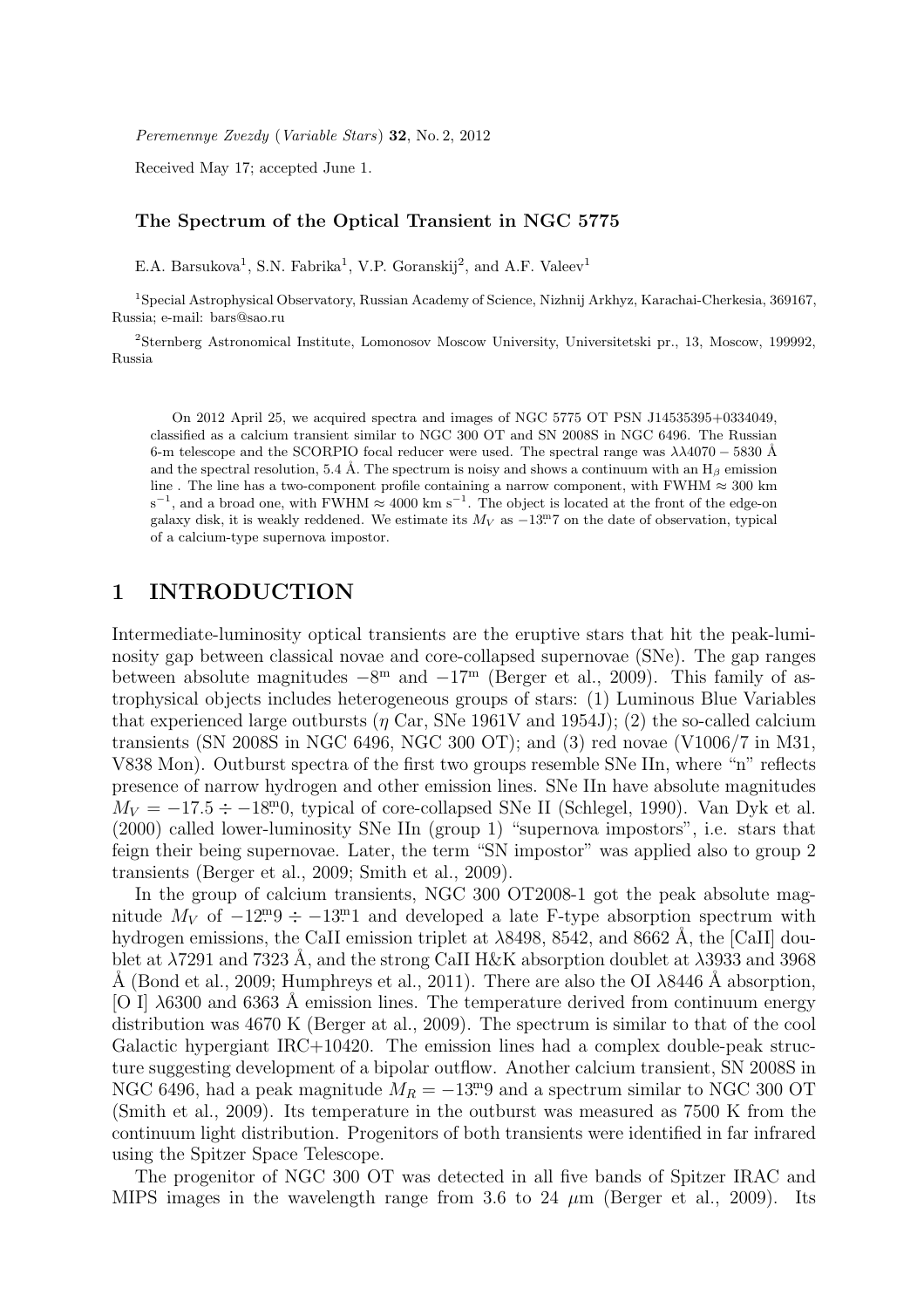spectral energy distribution can be fitted by a black body with the temperature 338 K and bolometric luminosity  $5.8 \times 10^4$  L<sub>☉</sub>. The progenitor of SN 2008S was clearly seen in the IR bands at 4.5, 5.8, and 8.0  $\mu$ m and did not vary during three years. Its blackbody temperature was  $T = 440$  K (Prieto et al., 2008; Wesson et al., 2010). The source had a bolometric luminosity of  $3.5 \times 10^4$  L<sub>o</sub>. Both progenitors were not seen in optical bands over the limits of the deepest frames of the Hubble Space Telescope. It becomes clear that both progenitors are OH/IR stars. In the Temperature − Luminosity diagram they are located at the AGB sequence, being extremely cool and luminous (super-AGB) stars. Khan et al. (2010) measured archival images of Spitzer IRAC of four nearby galaxies, M 33, NGC 300, M 81, and NGC 6946, and found that such objects occured very seldom, there were only a few of them in each galaxy. In NGC 300 and NGC 6496, such super-AGB stars were single, and both exploded. They are considered as dusty-enshrouded luminous stars with masses of 10 − 15  $M_{\odot}$ . Wesson et al. (2010) show that the radius of dust shell may reach 10<sup>5</sup> AU, and the region of the dust evaporated by the flash will expand in the shell as a light echo. The presence of narrow lines in spectra is the prime evidence of dense gas-and-dust medium. Ohsawa et al. (2010) observed NGC 300 OT with the IR camera of the AKARI satellite at  $2-5 \mu m$  on days 398 and 582 after the discovery and detected radiation of hot dust with temperatures 810 and 610 K, respectively.

Another calcium transient, PSN J17592296+0617267, was discovered in NGC 6509 (Kelly et al., 2011; Silverman et al., 2011).

Recently, a new object of such type, identified as PSN J14535395+0334049 in NGC 5775, was discovered by Howerton et al. (2012). It was detected by the Catalina Sky Survey (CSS) on 2012 March 27.49 UT at  $V = 18.7$  and was not seen in CSS data on March 17.39 to  $V > 19^{m}$ 5. Howerton et al. report that, besides the H $\alpha$  line well fitted by a Lorentzian profile with FWHM  $\approx 650 \text{ km s}^{-1}$ , its spectrum contains CaII and [CaII] emission lines and also strong CaII H&K and NaI D absorptions. The spectrum resembles early-time spectra of SN 2008S and NGC 300 OT. The observed absolute magnitude of this object, −13. <sup>m</sup>9, is consistent with those of the calcium transients. Additionally, Berger et al. (2012) found a potential progenitor in the image of NGC 5775 with the F625W filter in the HST ACS archive at the AB magnitude of  $25.5 \div 26^{\text{m}}$ . With the NGC 5775 distance, this corresponds to an absolute magnitude  $-6m + 1 \div -6m$ .

The nature of calcium-type transients and energy sources of their explosions are still disputable.

Fox et al. (2011) studied with Spitzer the remnants of 68 SNe IIn and found that 15 per cent of such objects displayed late-time emission of warm dust. The dust-shell properties indicate that the progenitor winds and mass-loss rates are most consistent with the properties of LBVs. An LBV has already been directly identified as a likely progenitor of SN 2005gl, and LBVs are considered likely progenitors of many other SNe IIn. So, dust-obscured LBVs may be progenitors of such transients and the LBV phenomenon is accompanied with great explosions. Recently, Rest et al. (2011), taking spectra of light echoes of  $\eta$  Car generated by its 19th-century Great Eruption, found it unexpectedly cool in the outburst, with the same calcium features.

Humphreys et al. (2011) argue that such transients are most likely evolved intermediatemass stars in post-AGB or post-RGB transition to higher temperatures that had recently experienced large mass loss. Having shed a lot of mass, these stars are at the Eddington limit for their luminosities or close to it. Humphreys et al. think that the progenitors of these transients are not classical or normal LBV/S Dor variables, and although they have experienced "giant eruptions", these eruptions are not examples of the LBV giant eruptions. The progenitors of these transients are less luminous. Observations showed that these eruptions produced a cool dense envelope and a two-component bipolar outflow.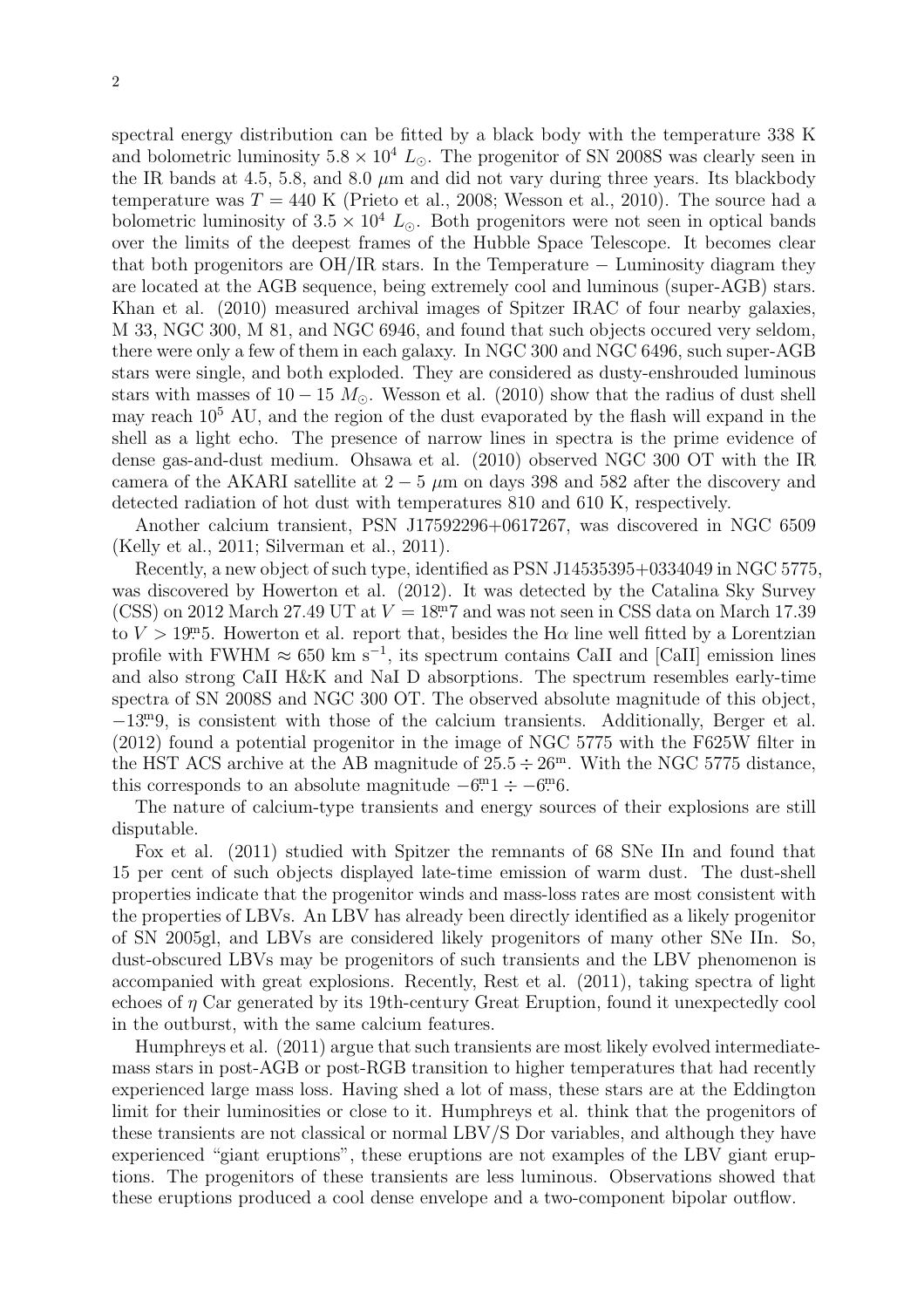Kashi, Frankowski, and Soker (2010) suggest that most (but probably not all) intermediate-luminosity optical transients are accretion-powered events. The outbursts may be caused by tidal disruption in stellar approaches or by merging stars. These transients are expected to produce bipolar ejecta as a result of the geometry of the accretion process.



**Figure 1.** The color image of the NGC 5775 transient, formed from BTA/SCORPIO B, V, and R frames. The size of the image is  $4/1 \times 4/1$ . The comparison star is marked "1". Bottom right: an enlarged fragment of the star's environment,  $0.8 \times 0.6$  in size.

Having in mind the scientific interest in such objects, we have carried out observations of the NGC 5775 transient.

# 2 OBSERVATIONS AND DATA REDUCTION

The spectra and images of NGC 5775 OT were taken with the 6-m BTA telescope and SCORPIO focal reducer (Afanasiev & Moiseev, 2005) on 2012 April 25.

In the photometric mode, we obtained CCD frames with standard  $B, V$ , and Cousins R filters. A color image based on these frames is shown in Fig. 1. It appears that the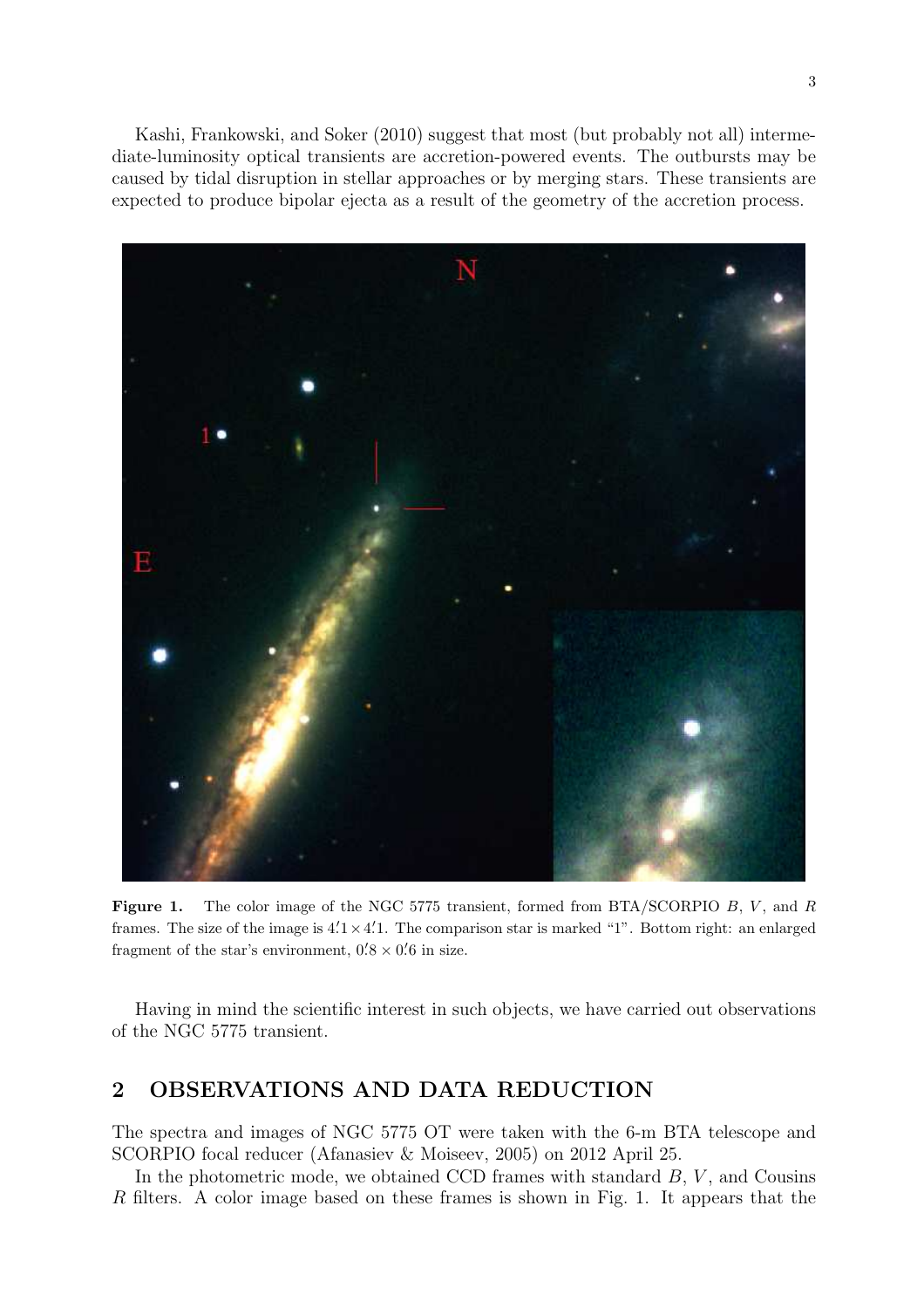star is located at the front edge of the galactic disk, in a low-absorption region. Dark nebulae are located close to the star, to the north and south of it, but they do not cover the star. To perform relative photometry, we used the comparison star No. 1. Its SDSS position is  $14^{\text{h}}53^{\text{m}}57^{\text{m}}9$ ,  $+3°34'42''5$ , J2000.0, and its SDSS magnitudes are  $ugriz =$  $(17.238 \pm 0.009, 16.235 \pm 0.003, 15.711 \pm 0.004, 15.857 \pm 0.004, 15.664 \pm 0.007)$ . These magnitudes were transferred to  $BVR<sub>C</sub>$  magnitudes by interpolation using ugriz and  $UBV$  $AB_{95}$  magnitudes of  $\alpha$  Lyr calculated by Fukugita et al. (1996, Table 8). As a result, the  $BVR<sub>C</sub>$  magnitudes of the star 1 were derived as follows: (16.57, 16.01, 15.61). The measured magnitudes of NGC 5775 OT are  $BVR_C = (18.82 \pm 0.06, 18.26 \pm 0.05, 17.89 \pm 0.05)$ 0.04), the mean Julian date of the observation is 2456043.40. The color indices are  $B - V = 0^{m}56 \pm 0^{m}08$ ,  $V - R_C = 0^{m}37 \pm 0^{m}06$ ; the estimated uncertainties are mainly formed by inhomogeneities of surrounding background. The photometry available to date is collected in Table 1.

In the spectroscopic long-slit mode, the camera was equipped with a VPHG 1200G grism (the nominal spectral range  $\lambda 4000 - 5700$  Å, resolution 5 Å, dispersion 0.88 Å per pixel). Due to technical problems, the observations were done without guiding. The spectra are noisy due to small exposures and insufficient signal accumulation. The signalto-noise ratio in the continuum was about 5. During the observations, the seeing was estimated between 1".2 and 1".5. Spectra were reduced using standard ESO MIDAS procedures for the long-slit mode. Basic parameters of the spectra are given in Table 2.



Figure 2. Spectra of NGC 5775 OT taken with BTA/SCORPIO. (a): The 600 s spectrum with the resolution of 5.4 Å. (b): The same spectrum smoothed with a Gaussian filter. (c): The 1200 s spectrum with the resolution 17 Å. (d): The same spectrum smoothed with a Gaussian filter.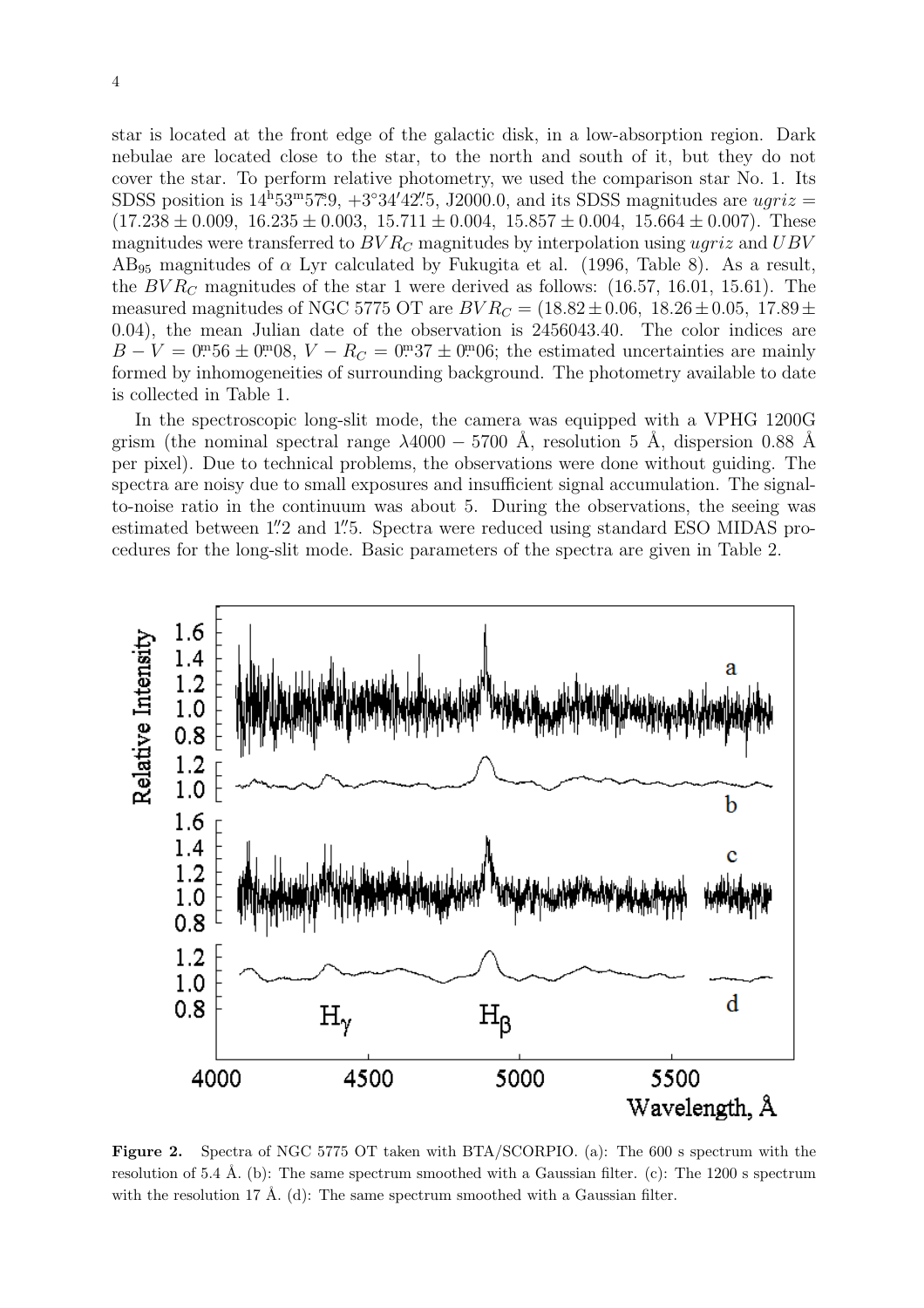To display general features of these noisy spectra, we smoothed them with a Gaussian filter, its width being  $\sigma = 30$  Å. The original and smoothed spectra are shown in Fig. 2.



Figure 3. The H<sub>β</sub> line profile. Two components of Gaussian approximation are also shown. The narrow component is red, the broad component is blue.

## 3 RESULTS

In the spectra ranged between  $\lambda$ 4070 and 5830Å, only the H<sub>β</sub> line is seen well enough. There are no strong calcium lines in this range. In both smoothed spectra,  $H_{\gamma}$  emission can also be identified. The spectrum of higher resolution reveals a two-component  $H_8$ profile (Fig. 3). It consists of a narrow component with FWHM =  $7.0 \pm 0.8$  Å centered at  $\lambda$ 4887.55  $\pm$  0.32 Å and a broad component with FWHM = 64.6  $\pm$  6.5 Å centered at  $\lambda$ 4885.74 $\pm$ 2.5 Å. Taking into account the instrumental profile (FWHM = 5.4 Å), we have a half width of the narrow component about 300 km s<sup>-1</sup>. The FWHM of the broad one is about 4000 km s<sup>−</sup><sup>1</sup> , and the total width of this component at zero level can be about 8600 km s<sup>-1</sup>. The radial velocity of the narrow component is  $1620 \pm 10$  km s<sup>-1</sup>.

The radial velocity of the galaxy NGC 5775 is  $1681 \pm 5$  km s<sup>-1</sup> (NED). The difference of  $\sim$  (−60) km s<sup>-1</sup> may be attributed to the galaxy's rotation. Using the new HST estimate of the Hubble constant, 73.8 km s<sup>-1</sup> Mpc<sup>-1</sup> (Riess et al., 2011), we find the distance to NGC 5775 to be 22.8 Mpc. With this distance and taking into account only the Galactic extinction of  $A_V \approx 0.0$ <sup>m</sup>14 (NED), our brightness measurement  $V = 18.26$  corresponds to the absolute magnitude  $M_V = -13.77$ . This is a value typical of calcium transients.

In the color images of NGC 5775, it is visible that the star is surrounded with young population of blue stars and dark nebulae, located at the edge of the galactic disk where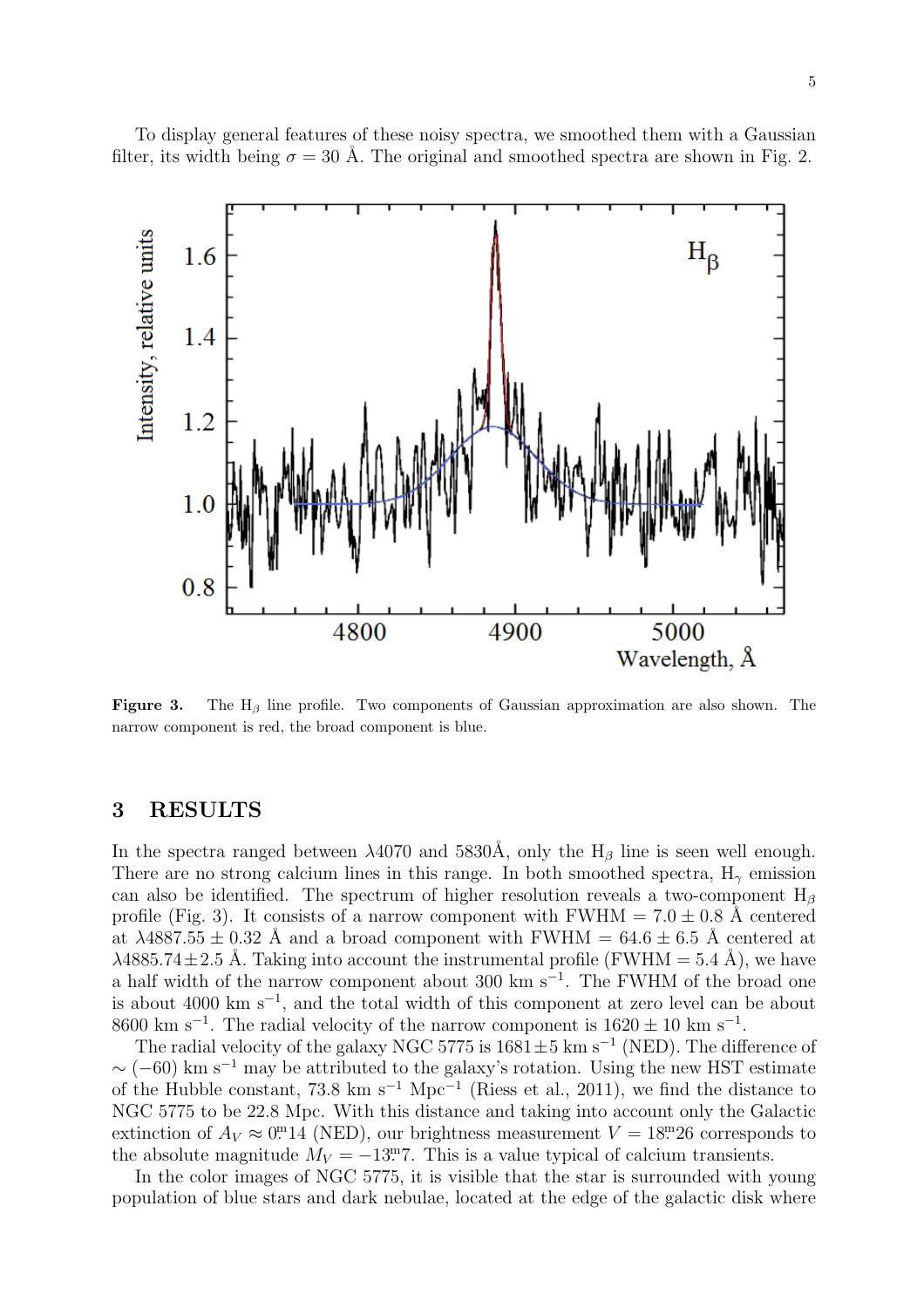the star-forming rate is relatively high. No star-like object or HII region brighter than  $24<sup>m</sup>1$  B is visible at the place of the explosion in the deep VLT/FORS frame taken on 2006 April 28. Balmer-line profiles that consist of narrow and broad components are sometimes observed in the spectra of SNe IIn. Ordinarily, broad components of SNe IIn display neither absorption details nor P Cyg profiles. Explaining similar structures of Balmer lines in SN IIn 1988Z, Chugai & Danziger (1994) suggested that the broad Balmer emission was formed by dynamic interaction of the expanding ejecta with a relatively rarefied circumstellar wind previously ejected by the progenitor. Narrow lines originate from the radiation-shocked dense wind component. Thus, the progenitor's wind either had a dense disk-like structure or there were dense clumps in a rarefied radially symmetric wind. Whatever the case, the progenitor underwent a stage of extensive mass loss before the explosion, and the star had a stage of super-Eddington mass outflow. The velocity of the ejecta measured in NGC 5775 OT, 4000 km s<sup>−</sup><sup>1</sup> , is smaller than typical SN envelope velocities, and it is comparable to the velocities of the most rapid classical novae. The broad component of the  $H_\beta$  line does not have a P Cygni profile as distinct from profiles in spectra of SNe II or classical novae at maxima of their outbursts.

## 4 CONCLUSIONS

The results of the multicolor photometry and spectroscopy of the calcium-type transient PSN J14535395+0334049 in the galaxy NGC 5775 with the Russian 6-m telescope are reported. The star appeared in the edge region of the galaxy, rich in young stellar population and dark dust nebulae. Its absolute magnitude was  $-13.7$  at the time of the observation. The  $H_\beta$  line has a two-component profile containing a broad and a narrow emission components.

### Acknowledgments.

We thank Dr. A.J. Drake for sending us a CSS frame of NGC 5775 OT for identification. This work was partly supported by a grant "Leading Scientific Schools of Russia" No. 4308.2012.2. The authors are also thankful to the administration of the Special Astrophysical Observatory of the Russian Academy of Sciences for assigning the 6-m telescope reserve time for this observation. The operation of the Russian 6-m telescope is financially supported by the Ministry of Science and Education of Russian Federation. This research has made use of the Sloan Digital Sky Survey and the NASA/IPAC Extragalactic Database (NED).

#### References:

Afanasiev, V.L. & Moiseev, A.V., 2005, Astronomy Letters, 31, 194 Berger, E., Soderberg, A.M., Chevalier, R.A., et al., 2009, Astrophys. J., 699, 1850 Berger, E., Marion, G.H., Hsao, E., et al., 2012, Astron. Telegram, No. 4009 Bond, H.E., Bedin, L.R., Bonanos, A.Z., et al., 2009, Astrophys. J., 695, L154 Chugai, N.N. & Danziger, I.J., 1994, Monthly Not. Roy. Astron. Soc., 268, 173 Fox, O., Chevalier, R.A., Skrutskie, M.F., et al., 2011, Astrophys. J., 741, 7 Fukugita, M., Ichikawa, T., Gunn, J.E., et al., 1996, Astron. J., 111, 1748 Humphreys, R.M., Bond, H. E., Bedin, L.R., et al., 2011, Astrophys. J., 743, 118 Howerton, S., Prieto, J., Drake, A.J., et al., 2012, Astron. Telegram, No. 4004 Kashi, A., Frankowski, A., & Soker N., 2010, Astrophys. J., 709, L11 Kelly, J., Cenko, S.B., Li, W., & Filippenko, A.V., 2011, CBET, No. 2754